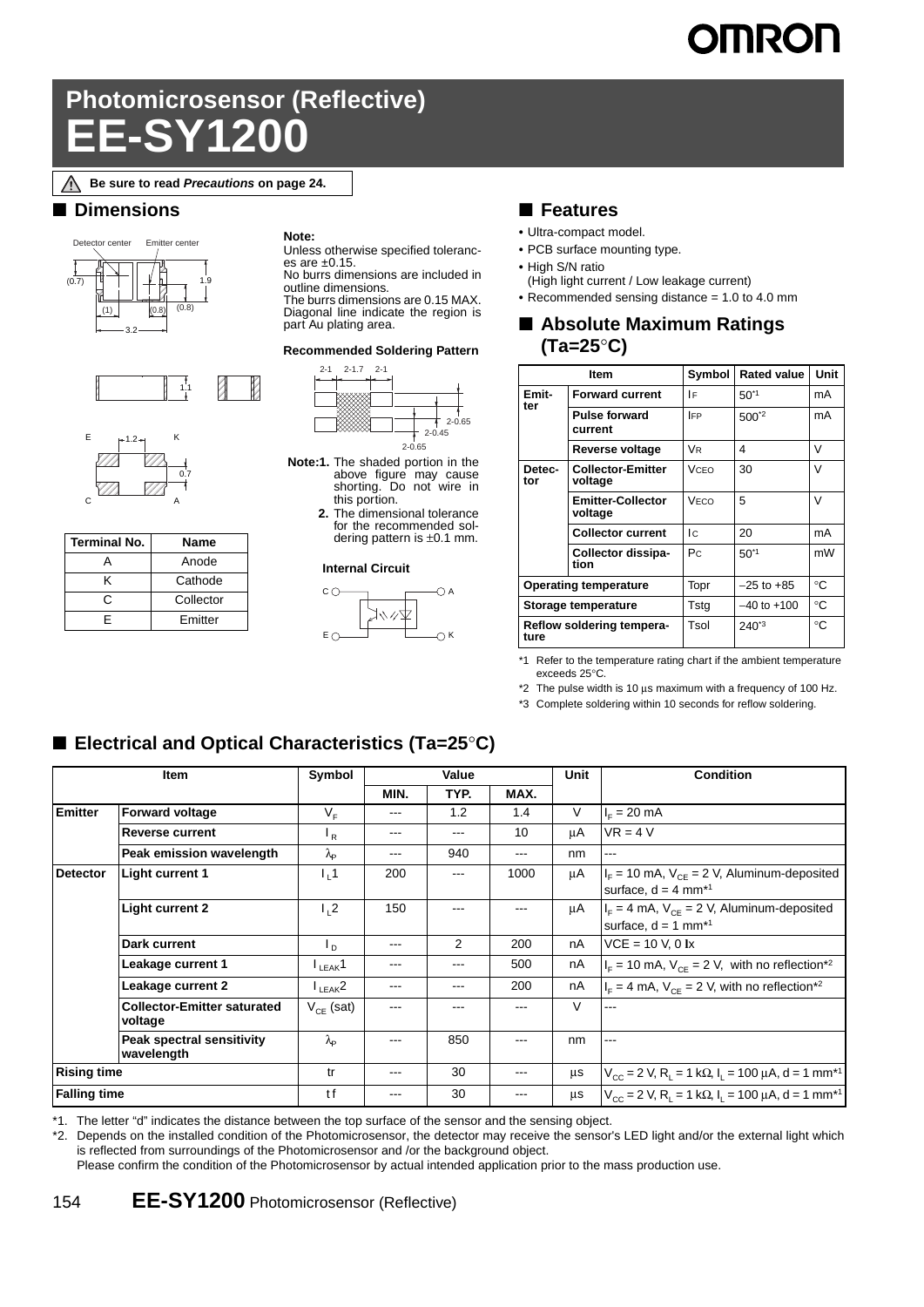## OMRON

## ■ **Engineering Data**

**Forward Current vs. Collector Dissipation Temperature Rating**



**Light Current vs. Collector-Emitter** 



**Response Time vs. Load Resistance Characteristics (Typical)**



**Sensing Position Characteristics (Typical)**



**Forward Current vs. Forward Voltage Characteristics (Typical)**



**Relative Light Current vs. Ambient Temperature Characteristics (Typical)**



**Sensing Distance Characteristics (Typical)**







#### **Light Current vs. Forward Current Characteristics (Typical)**



**Dark Current vs. Ambient Temperature Characteristics (Typical)**



**Sensing Position Characteristics (Typical)**



**Light Current Measurement Setup Diagram**



**EE-SY1200** Photomicrosensor (Reflective) 155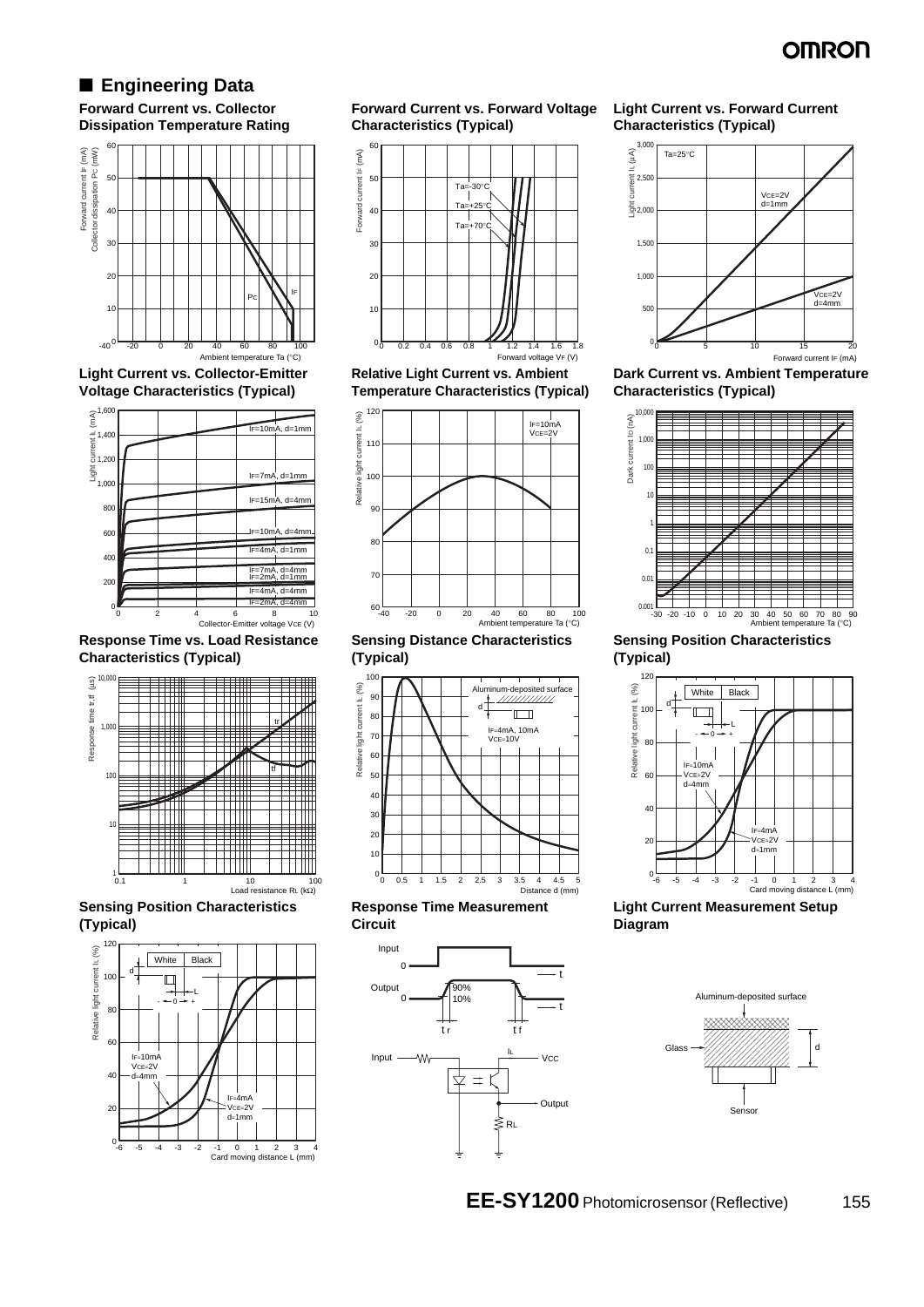## **OMRON**

## ■ **Tape and Reel**

## **Reel Dimension (Unit: mm)**



## **Tape Dimension (Unit: mm)**



### **Part Mounting Direction**

**•** The devices are oriented in the rectangular holes in the carrier tape so that the edge with the LED faces the round feeding holes.



**Tape Quantity** 2,000 pcs./reel